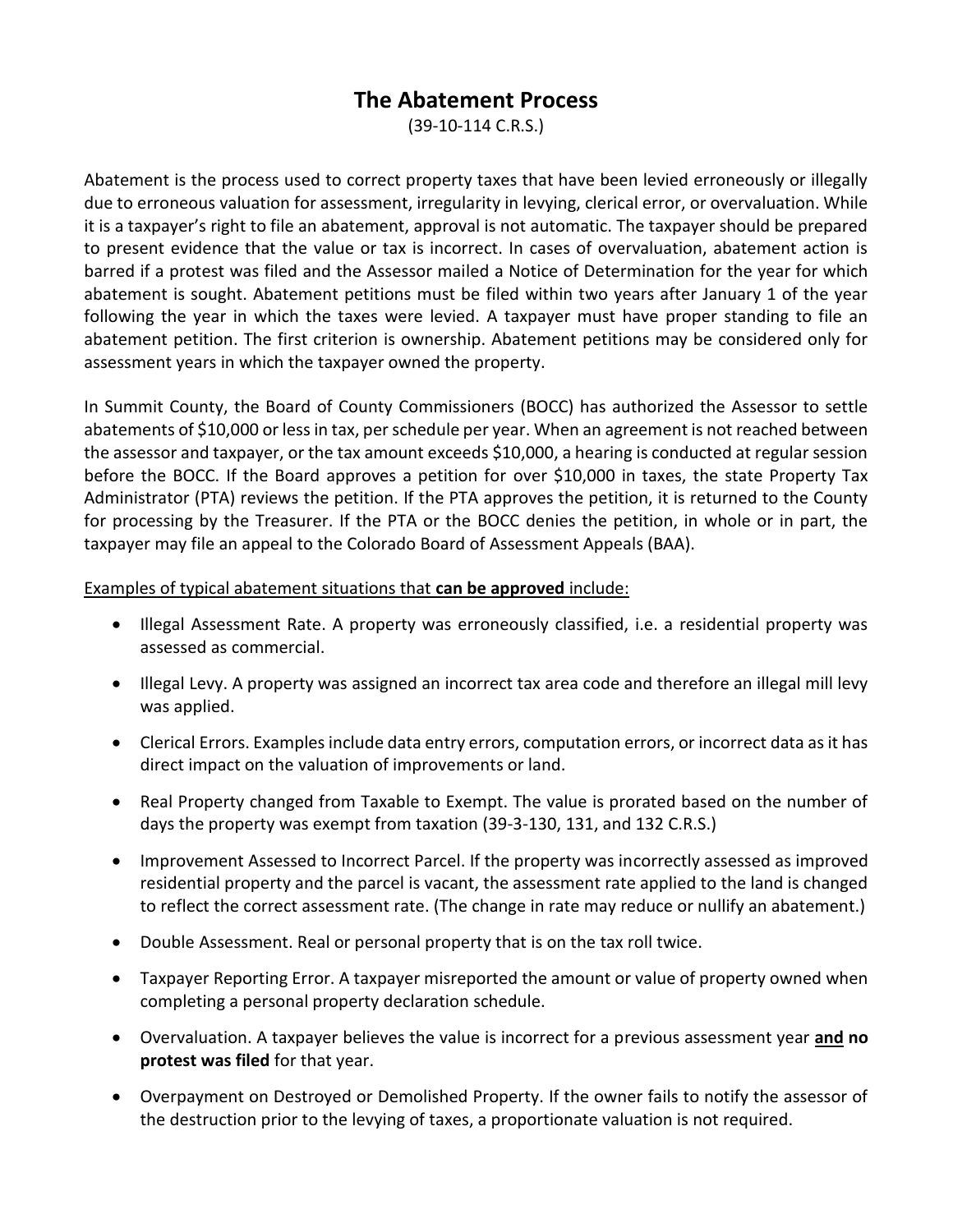- Value Adjustments, BAA, or Court Order. These include value or classification adjustments made during protest or county board appeals period that were not reflected on the tax warrant, and changes made by the Colorado Board of Assessment Appeals, District Courts, Court of Appeals, or Supreme Court.
- Tax Lien Sold in Error.

### Examples of typical abatement situations that **should be denied** include:

- Best Information Available (BIA) Assessments. When an owner does not file a Personal Property Declaration Schedule the assessor assigns a BIA assessment, and a Notice of Valuation is sent to the owner.
- Personal Property No Longer Used by a Business. If personal property was located in the county on the assessment date, the property is taxable for the entire calendar year. It is important to remember that if property is sold during the calendar year or is put into storage, the property remains taxable for the entire assessment year and an abatement should be disapproved. Property in storage remains on the tax roll until it is sold, removed from the state, or put into use as personal effects.
- Overvaluation. The law precludes owners from filing a protest and an abatement petition for the same assessment year when overvaluation is the reason the abatement was filed. This is true even when ownership changes during the year.
- Late Filing. Abatement or refund of taxes is limited to a maximum of two years after January 1 of the year following the year in which the taxes were levied.
- Tax Lien Certificate Holders. Tax lien certificate holders do not have standing to file petitions for years prior to obtaining a Treasurer's Deed.
- Homeowners Association Common Elements. The value of common elements transferred to a homeowners association after January 1 is not prorated. The full value remains on the tax roll for the current year.

#### Instructions for Filing:

On the following sheet is an "Example Abatement Petition" form. Do not use this example to file; blank forms are provided on our web site or in our office. Please complete Section I as indicated by the text in red, **including** the tax year(s) you are petitioning and an estimate of value in dollars. before submitting the petition to the Assessor's Office. You should also enclose any documentation you may have to support your opinion of value. If you have questions, you may call or email our office at 970-453-3480 and assessor@summitcountyco.gov.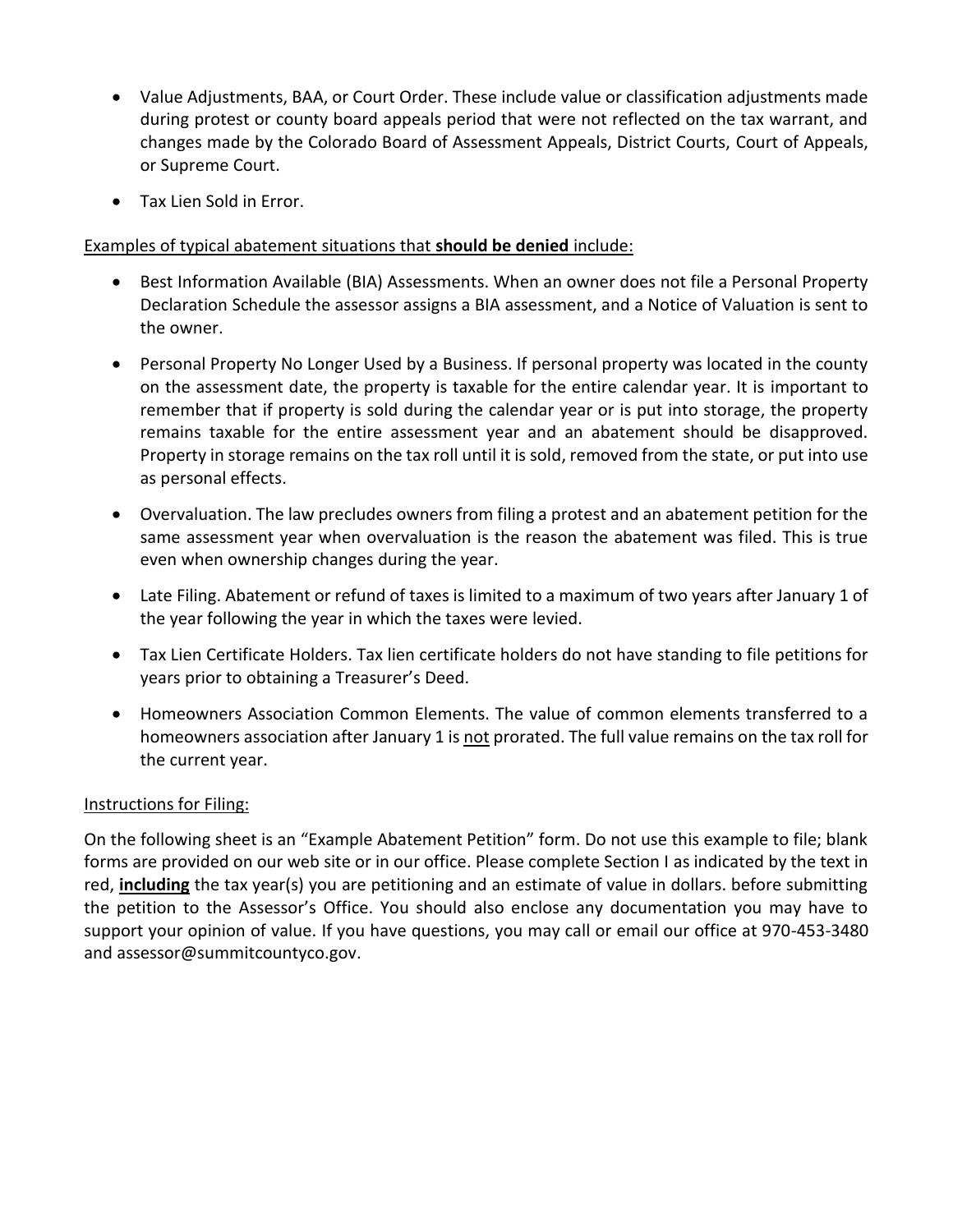## **PETITION FOR ABATEMENT OR REFUND OF TAXES**

| <b>Summit County, Colorado</b>                                                                                                                                                                                                                                                                                                                                                                                                                                                                                                                                             | Public Hearing $\Box$<br>Consent | П      |
|----------------------------------------------------------------------------------------------------------------------------------------------------------------------------------------------------------------------------------------------------------------------------------------------------------------------------------------------------------------------------------------------------------------------------------------------------------------------------------------------------------------------------------------------------------------------------|----------------------------------|--------|
| Section I: Petitioners complete Section I only.                                                                                                                                                                                                                                                                                                                                                                                                                                                                                                                            | Treasurer<br>#                   | $\Box$ |
| (date)<br>Month, Day, Year<br>Petitioner's Name:<br>(owner's name                                                                                                                                                                                                                                                                                                                                                                                                                                                                                                          |                                  |        |
|                                                                                                                                                                                                                                                                                                                                                                                                                                                                                                                                                                            |                                  |        |
| <b>DESCRIPTION OF PROPERTY AS LISTED ON TAX ROLL</b><br><b>SCHEDULE NUMBER</b><br>(6 or 7 digit schedule number from tax notice)<br>(legal description from tax notice)                                                                                                                                                                                                                                                                                                                                                                                                    |                                  |        |
| (assessment year(s) of valuation in question)<br>Petitioner states that the taxes assessed against the above property for property tax year(s) _________________ are incorrect for the following<br>reasons: (Briefly describe the circumstances surrounding the incorrect value or tax. The petitioner's estimate of actual value must be<br>included.) Attach additional sheets if necessary.<br>(Description of circumstances surrounding incorrect valuation. Please provide clear and complete documentation to support your<br>estimate of value for your property.) |                                  |        |
| (correct value of your property based on the documentation provided above)<br>Petitioner's estimate of actual value: \$ ___________(____) and \$ ________( ____)<br>$\frac{1}{\text{value}}$ $\frac{1}{\text{value}}$<br>value<br>year<br>year                                                                                                                                                                                                                                                                                                                             |                                  |        |
| Petitioner requests an abatement or refund of the appropriate taxes associated with a reduction in value.<br>I declare, under penalty of perjury in the second degree that this petition, theether with any adcompanying exhibits or statements, has been<br>examined by me and to the best of my/knowledge, information and belief is truel correct and complete.                                                                                                                                                                                                         |                                  |        |
| By <i>(signature of agent IF USED)</i><br>signature of petitioner (owner)<br>Petitioner<br>Date<br>$Agent*$                                                                                                                                                                                                                                                                                                                                                                                                                                                                |                                  | Date   |
|                                                                                                                                                                                                                                                                                                                                                                                                                                                                                                                                                                            |                                  |        |
| *Letter of agency must be attached when petition is submitted.<br>If the Board of County Commissioners, pursuant to section 39-10-114(1), or the Property Tax Administrator, pursuant to section 39-2-116,<br>denies the petition for refund or abatement of taxes in whole or in part, the petitioner may appeal to the Board of Assessment Appeals<br>pursuant to the provisions of section 39-2-125 within thirty days of the entry of any such decision. 39-10-114.5(1) C.R.S.                                                                                         |                                  |        |
| <b>Section II:</b>                                                                                                                                                                                                                                                                                                                                                                                                                                                                                                                                                         |                                  |        |
| <b>Assessor's Recommendation</b><br>(For Assessor's Use Only)                                                                                                                                                                                                                                                                                                                                                                                                                                                                                                              |                                  |        |
| Tax Year<br>Tax Year<br>Tax<br>Assessed<br>Actual<br>Assessed<br>Actual                                                                                                                                                                                                                                                                                                                                                                                                                                                                                                    |                                  | Tax    |
| Original                                                                                                                                                                                                                                                                                                                                                                                                                                                                                                                                                                   |                                  |        |
| Correction                                                                                                                                                                                                                                                                                                                                                                                                                                                                                                                                                                 |                                  |        |
| Abate/Refund                                                                                                                                                                                                                                                                                                                                                                                                                                                                                                                                                               |                                  |        |
| Assessor recommends approval as outlined above.<br>П<br>No protest filed for the year(s): ________ or _______. (If a protest was filed please attach copy of NOD.)<br>Assessor recommends denial for the following reason(s):<br>$\mathbf{L}$                                                                                                                                                                                                                                                                                                                              |                                  |        |
| Assessor's or Deputy Assessor's Signature                                                                                                                                                                                                                                                                                                                                                                                                                                                                                                                                  |                                  |        |